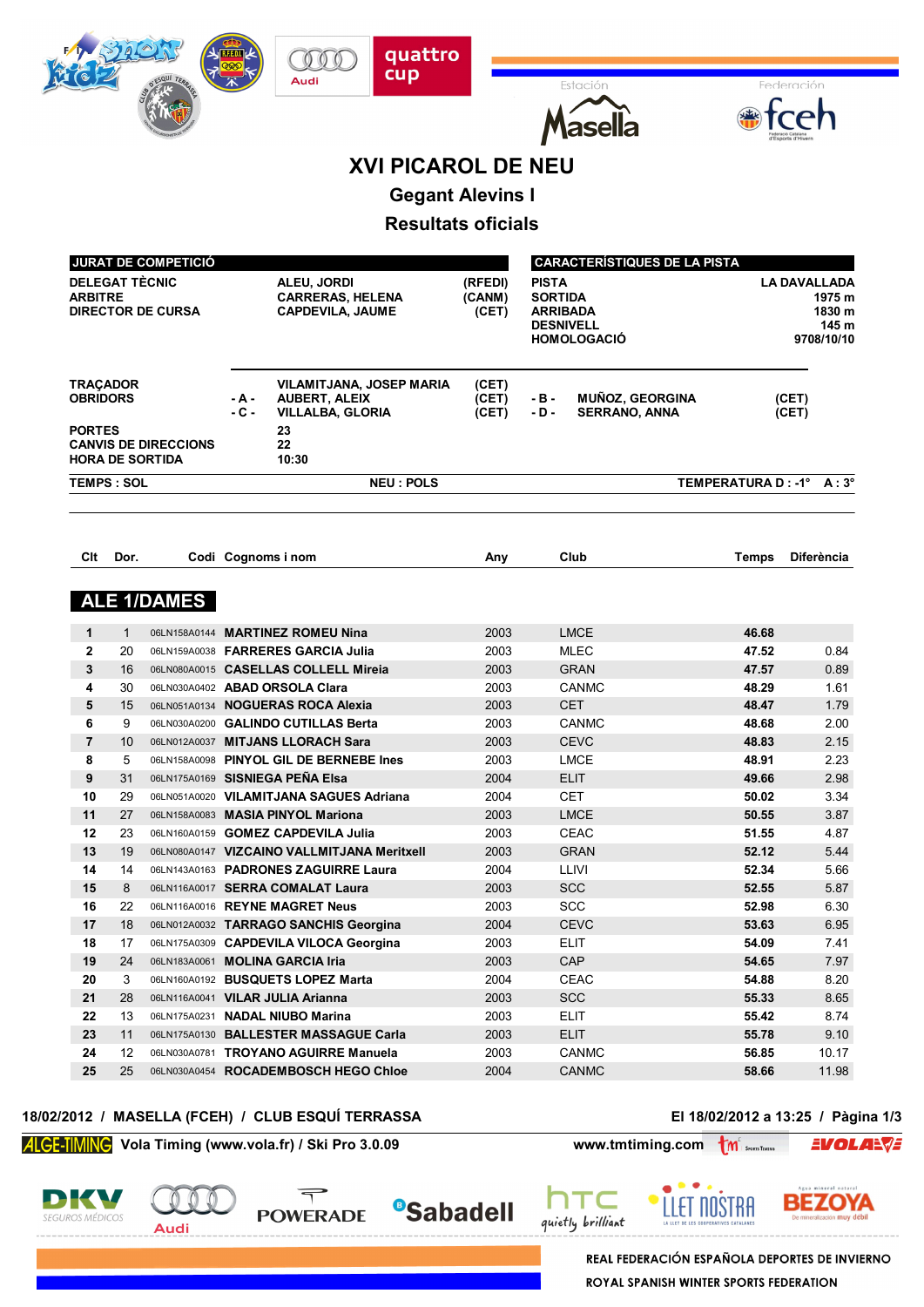# **XVI PICAROL DE NEU Gegant Alevins I Resultats oficials**

| Clt         | Dor. |              | Codi Cognoms i nom                    | Any  | Club        | Temps   | <b>Diferència</b> |
|-------------|------|--------------|---------------------------------------|------|-------------|---------|-------------------|
|             |      |              |                                       |      |             |         |                   |
| 26          |      |              | 06LN051A0114 BALLARIN VARAS Paula     | 2004 | <b>CET</b>  | 1:00.36 | 13.68             |
| 27          | 2    |              | 06LN129A0033 CATA SAMARANCH Txell     | 2003 | UEC-M       | 1:00.38 | 13.70             |
| 28          | 6    |              | 06LN116A0015 BELLSOLA LIARTE Martina  | 2003 | <b>SCC</b>  | 1:02.67 | 15.99             |
| 29          | 26   |              | 06LN116A0039 PORQUERAS ROMERO Queralt | 2004 | <b>SCC</b>  | 1:05.95 | 19.27             |
| 30          | 21   | 06LN080A0087 | <b>GRANE PEREZ Aina</b>               | 2004 | <b>GRAN</b> | 1:25.56 | 38.88             |
| Absents (1) |      |              |                                       |      |             |         |                   |
|             | 4    |              | 06LN158A0064 TABERNERO RIERA Xenia    | 2004 | <b>LMCE</b> |         |                   |

# **ALE 1/HOMES**

| $\mathbf{2}$<br>2003<br>06LN158A0077 SULE FONT Jan<br>LMCE<br>42.70<br>0.42<br>57<br>2004<br><b>CEAC</b><br>0.66<br>3<br>06LN160A0162 CASTELL GAJA Marti<br>42.94<br>78<br>06LN129A0027 PLA DEL BAÑO Ignasi<br>2003<br>UEC-M<br>45.46<br>3.18<br>4<br>89<br>5<br>06LN080A0072 NESWEDA TOBIA Nicolas<br>2003<br><b>GRAN</b><br>3.61<br>39<br>45.89<br>6<br>06LN160A0161 OLIVER RIBE Albert<br>2003<br><b>CEAC</b><br>46.12<br>3.84<br>41<br>4.31<br>$\overline{7}$<br>92<br>06LN030A0006 CALVO ARTISO Alex<br>2004<br><b>CANMC</b><br>46.59<br><b>LMCE</b><br>4.42<br>8<br>48<br>06LN158A0130 ROS PASCUAL Gerard<br>2003<br>46.70<br>9<br>CEAC<br>46<br>06LN160A0163 VALLE PLUJA Pau<br>2004<br>47.09<br>4.81<br>10<br>47.20<br>4.92<br>80<br>06LN159A0021 VIDAL BERNAD lu<br>2003<br>MLEC<br>11<br>2003<br>5.13<br>35<br>06LN159A0033 CUELLO VENDRELL Oscar<br><b>MLEC</b><br>47.41<br>2003<br>11<br>32<br>06LN183A0034 VEGAS MARTIN Max<br><b>CAP</b><br>47.41<br>5.13<br>13<br><b>CCE</b><br>5.21<br>62<br>06LN162A0037 VILELLA SIRVENT Jan<br>2003<br>47.49<br>14<br>33<br>06LN175A0213 GIACOMELLI PEREZ Alejandro<br>2003<br><b>ELIT</b><br>47.58<br>5.30<br>15<br>5.34<br>06LN030A0225 FLETA HOSPITAL Oscar<br>2004<br><b>CANMC</b><br>47.62<br>36<br>16<br>84<br>06LN030A0428 COSTA TORRECILLA Joan<br>2003<br><b>CANMC</b><br>47.76<br>5.48<br>17<br>2004<br>5.56<br>91<br>06LN030A0794 ISERTE MISSE Bruno<br><b>CANMC</b><br>47.84<br>18<br>2004<br>5.98<br>58<br>06LN030A0197 SEGURA CUETO Roger<br><b>CANMC</b><br>48.26<br>19<br>6.13<br>63<br>06LN030A0412 BARCELO CASTELLET Francesc<br>2003<br><b>CANMC</b><br>48.41<br>20<br>93<br>06LN051A0139 SANTIVERI SABATE Nil<br>2004<br><b>CET</b><br>48.69<br>6.41<br>CEAC<br>21<br>06LN160A0158 ALONSO SOLER Pol<br>2003<br>48.81<br>6.53<br>70<br>6.57<br>22<br>2003<br><b>ELIT</b><br>48.85<br>60<br>06LN175A0214 GONZALVEZ FERNANDEZ Daniel<br>7.20<br>23<br>74<br>06LN030A0002 BONALS DE JUAN Nil<br>2003<br><b>CANMC</b><br>49.48<br>7.57<br>24<br>06LN030A0226 CODINA BRAVO Pol<br>2003<br><b>CANMC</b><br>49.85<br>61<br>25<br><b>CEVC</b><br>43<br>06LN012A0038 MOLA SISQUELLA Marc<br>2003<br>50.24<br>7.96<br>26<br>8.23<br>37<br>06LN030A0400 CONDOMINES ROIG Tomas<br>2003<br><b>CANMC</b><br>50.51<br>27<br>2003<br><b>CANMC</b><br>51.40<br>9.12<br>86<br>06LN030A0410 TORRENS AMENEDO Pablo<br>9.26<br>28<br>42<br>2003<br>UEC-M<br>51.54<br>06LN129A0034 SEVILLANO SELLART Daniel<br>29<br>2003<br><b>GEIEG</b><br>51.85<br>9.57<br>53<br>06LN075A0006 ABELLA JORDA Oriol<br>30<br>2003<br><b>CCE</b><br>9.58<br>65<br>06LN162A0016 JIMENEZ SANCHEZ Nil<br>51.86<br>31<br>2003<br><b>GRAN</b><br>9.86<br>87<br>06LN080A0089 JOHNSTONE Logan<br>52.14<br>32<br>2004<br><b>CEVC</b><br>10.08<br>50<br>06LN012A0044 CASAS SANTACANA Cay<br>52.36<br>33<br>82<br>2004<br><b>ELIT</b><br>52.60<br>10.32<br>06LN175A0135 BALLESTEROS TORRES Hugo<br>10.54<br>34<br>77<br>06LN142A0025 MESTRES SHAKOLO Albert<br>2003<br><b>BELLVER</b><br>52.82<br>35<br>11.21<br>2003<br><b>ELIT</b><br>53.49<br>66<br>06LN175A0335 PUIG PLANA Jan<br>2004<br>11.27<br>36<br>06LN030A0403 CALBETO LLOPART Nacho<br><b>CANMC</b><br>53.55<br>38<br>2003<br>11.56<br>37<br>06LN030A0407 FURRIOL TORRELL Oriol<br><b>CANMC</b><br>53.84<br>72<br>38<br>79<br>06LN129A0035 CATA SAMARANCH Aleix<br>2004<br>UEC-M<br>53.95<br>11.67<br>39<br>06LN030A0314 REDONDO CAMOS Alvaro<br>2004<br><b>CANMC</b><br>54.27<br>11.99<br>45<br>40<br>2003<br><b>CANMC</b><br>54.47<br>12.19<br>49<br>06LN030A0316 MORAGAS BRAVO Guillermo<br>2003<br>54.49<br>12.21<br>41<br>06LN143A0164 ALAMAN MIER Alex<br><b>LLIVI</b><br>51<br>42<br>64<br>06LN030A0202 VALLET GALCERAN Arturo<br>2004<br><b>CANMC</b><br>54.68<br>12.40<br>2004<br>43<br>06LN160A0165 REBOLLO MELCIO Pau<br>CEAC<br>55.17<br>12.89<br>44<br><b>CEVC</b><br>44<br>54<br>06LN012A0033 TARRAGO ANTON Marti<br>2003<br>55.39<br>13.11<br>2004<br>CEAC<br>45<br>06LN160A0168 CASTELLANO PELLICER Gerard<br>55.74<br>13.46<br>75<br>06LN143A0168 CAMPAÑA BAYA Alejandro<br>46<br>2003<br>LLIVI<br>56.66<br>14.38<br>68 | 1 | 56 | 06LN159A0011 TORRADES VIOLAN Marti | 2003 | <b>MLEC</b> | 42.28 |  |
|--------------------------------------------------------------------------------------------------------------------------------------------------------------------------------------------------------------------------------------------------------------------------------------------------------------------------------------------------------------------------------------------------------------------------------------------------------------------------------------------------------------------------------------------------------------------------------------------------------------------------------------------------------------------------------------------------------------------------------------------------------------------------------------------------------------------------------------------------------------------------------------------------------------------------------------------------------------------------------------------------------------------------------------------------------------------------------------------------------------------------------------------------------------------------------------------------------------------------------------------------------------------------------------------------------------------------------------------------------------------------------------------------------------------------------------------------------------------------------------------------------------------------------------------------------------------------------------------------------------------------------------------------------------------------------------------------------------------------------------------------------------------------------------------------------------------------------------------------------------------------------------------------------------------------------------------------------------------------------------------------------------------------------------------------------------------------------------------------------------------------------------------------------------------------------------------------------------------------------------------------------------------------------------------------------------------------------------------------------------------------------------------------------------------------------------------------------------------------------------------------------------------------------------------------------------------------------------------------------------------------------------------------------------------------------------------------------------------------------------------------------------------------------------------------------------------------------------------------------------------------------------------------------------------------------------------------------------------------------------------------------------------------------------------------------------------------------------------------------------------------------------------------------------------------------------------------------------------------------------------------------------------------------------------------------------------------------------------------------------------------------------------------------------------------------------------------------------------------------------------------------------------------------------------------------------------------------------------------------------------------------------------------------------------------------------------------------------------------------------------------------------------------------------------------------------------------------------------------------------------------------------------------------------------------------------------------------------------------------------------------------------------------------------------------------------------------------------------------------------------------|---|----|------------------------------------|------|-------------|-------|--|
|                                                                                                                                                                                                                                                                                                                                                                                                                                                                                                                                                                                                                                                                                                                                                                                                                                                                                                                                                                                                                                                                                                                                                                                                                                                                                                                                                                                                                                                                                                                                                                                                                                                                                                                                                                                                                                                                                                                                                                                                                                                                                                                                                                                                                                                                                                                                                                                                                                                                                                                                                                                                                                                                                                                                                                                                                                                                                                                                                                                                                                                                                                                                                                                                                                                                                                                                                                                                                                                                                                                                                                                                                                                                                                                                                                                                                                                                                                                                                                                                                                                                                                                          |   |    |                                    |      |             |       |  |
|                                                                                                                                                                                                                                                                                                                                                                                                                                                                                                                                                                                                                                                                                                                                                                                                                                                                                                                                                                                                                                                                                                                                                                                                                                                                                                                                                                                                                                                                                                                                                                                                                                                                                                                                                                                                                                                                                                                                                                                                                                                                                                                                                                                                                                                                                                                                                                                                                                                                                                                                                                                                                                                                                                                                                                                                                                                                                                                                                                                                                                                                                                                                                                                                                                                                                                                                                                                                                                                                                                                                                                                                                                                                                                                                                                                                                                                                                                                                                                                                                                                                                                                          |   |    |                                    |      |             |       |  |
|                                                                                                                                                                                                                                                                                                                                                                                                                                                                                                                                                                                                                                                                                                                                                                                                                                                                                                                                                                                                                                                                                                                                                                                                                                                                                                                                                                                                                                                                                                                                                                                                                                                                                                                                                                                                                                                                                                                                                                                                                                                                                                                                                                                                                                                                                                                                                                                                                                                                                                                                                                                                                                                                                                                                                                                                                                                                                                                                                                                                                                                                                                                                                                                                                                                                                                                                                                                                                                                                                                                                                                                                                                                                                                                                                                                                                                                                                                                                                                                                                                                                                                                          |   |    |                                    |      |             |       |  |
|                                                                                                                                                                                                                                                                                                                                                                                                                                                                                                                                                                                                                                                                                                                                                                                                                                                                                                                                                                                                                                                                                                                                                                                                                                                                                                                                                                                                                                                                                                                                                                                                                                                                                                                                                                                                                                                                                                                                                                                                                                                                                                                                                                                                                                                                                                                                                                                                                                                                                                                                                                                                                                                                                                                                                                                                                                                                                                                                                                                                                                                                                                                                                                                                                                                                                                                                                                                                                                                                                                                                                                                                                                                                                                                                                                                                                                                                                                                                                                                                                                                                                                                          |   |    |                                    |      |             |       |  |
|                                                                                                                                                                                                                                                                                                                                                                                                                                                                                                                                                                                                                                                                                                                                                                                                                                                                                                                                                                                                                                                                                                                                                                                                                                                                                                                                                                                                                                                                                                                                                                                                                                                                                                                                                                                                                                                                                                                                                                                                                                                                                                                                                                                                                                                                                                                                                                                                                                                                                                                                                                                                                                                                                                                                                                                                                                                                                                                                                                                                                                                                                                                                                                                                                                                                                                                                                                                                                                                                                                                                                                                                                                                                                                                                                                                                                                                                                                                                                                                                                                                                                                                          |   |    |                                    |      |             |       |  |
|                                                                                                                                                                                                                                                                                                                                                                                                                                                                                                                                                                                                                                                                                                                                                                                                                                                                                                                                                                                                                                                                                                                                                                                                                                                                                                                                                                                                                                                                                                                                                                                                                                                                                                                                                                                                                                                                                                                                                                                                                                                                                                                                                                                                                                                                                                                                                                                                                                                                                                                                                                                                                                                                                                                                                                                                                                                                                                                                                                                                                                                                                                                                                                                                                                                                                                                                                                                                                                                                                                                                                                                                                                                                                                                                                                                                                                                                                                                                                                                                                                                                                                                          |   |    |                                    |      |             |       |  |
|                                                                                                                                                                                                                                                                                                                                                                                                                                                                                                                                                                                                                                                                                                                                                                                                                                                                                                                                                                                                                                                                                                                                                                                                                                                                                                                                                                                                                                                                                                                                                                                                                                                                                                                                                                                                                                                                                                                                                                                                                                                                                                                                                                                                                                                                                                                                                                                                                                                                                                                                                                                                                                                                                                                                                                                                                                                                                                                                                                                                                                                                                                                                                                                                                                                                                                                                                                                                                                                                                                                                                                                                                                                                                                                                                                                                                                                                                                                                                                                                                                                                                                                          |   |    |                                    |      |             |       |  |
|                                                                                                                                                                                                                                                                                                                                                                                                                                                                                                                                                                                                                                                                                                                                                                                                                                                                                                                                                                                                                                                                                                                                                                                                                                                                                                                                                                                                                                                                                                                                                                                                                                                                                                                                                                                                                                                                                                                                                                                                                                                                                                                                                                                                                                                                                                                                                                                                                                                                                                                                                                                                                                                                                                                                                                                                                                                                                                                                                                                                                                                                                                                                                                                                                                                                                                                                                                                                                                                                                                                                                                                                                                                                                                                                                                                                                                                                                                                                                                                                                                                                                                                          |   |    |                                    |      |             |       |  |
|                                                                                                                                                                                                                                                                                                                                                                                                                                                                                                                                                                                                                                                                                                                                                                                                                                                                                                                                                                                                                                                                                                                                                                                                                                                                                                                                                                                                                                                                                                                                                                                                                                                                                                                                                                                                                                                                                                                                                                                                                                                                                                                                                                                                                                                                                                                                                                                                                                                                                                                                                                                                                                                                                                                                                                                                                                                                                                                                                                                                                                                                                                                                                                                                                                                                                                                                                                                                                                                                                                                                                                                                                                                                                                                                                                                                                                                                                                                                                                                                                                                                                                                          |   |    |                                    |      |             |       |  |
|                                                                                                                                                                                                                                                                                                                                                                                                                                                                                                                                                                                                                                                                                                                                                                                                                                                                                                                                                                                                                                                                                                                                                                                                                                                                                                                                                                                                                                                                                                                                                                                                                                                                                                                                                                                                                                                                                                                                                                                                                                                                                                                                                                                                                                                                                                                                                                                                                                                                                                                                                                                                                                                                                                                                                                                                                                                                                                                                                                                                                                                                                                                                                                                                                                                                                                                                                                                                                                                                                                                                                                                                                                                                                                                                                                                                                                                                                                                                                                                                                                                                                                                          |   |    |                                    |      |             |       |  |
|                                                                                                                                                                                                                                                                                                                                                                                                                                                                                                                                                                                                                                                                                                                                                                                                                                                                                                                                                                                                                                                                                                                                                                                                                                                                                                                                                                                                                                                                                                                                                                                                                                                                                                                                                                                                                                                                                                                                                                                                                                                                                                                                                                                                                                                                                                                                                                                                                                                                                                                                                                                                                                                                                                                                                                                                                                                                                                                                                                                                                                                                                                                                                                                                                                                                                                                                                                                                                                                                                                                                                                                                                                                                                                                                                                                                                                                                                                                                                                                                                                                                                                                          |   |    |                                    |      |             |       |  |
|                                                                                                                                                                                                                                                                                                                                                                                                                                                                                                                                                                                                                                                                                                                                                                                                                                                                                                                                                                                                                                                                                                                                                                                                                                                                                                                                                                                                                                                                                                                                                                                                                                                                                                                                                                                                                                                                                                                                                                                                                                                                                                                                                                                                                                                                                                                                                                                                                                                                                                                                                                                                                                                                                                                                                                                                                                                                                                                                                                                                                                                                                                                                                                                                                                                                                                                                                                                                                                                                                                                                                                                                                                                                                                                                                                                                                                                                                                                                                                                                                                                                                                                          |   |    |                                    |      |             |       |  |
|                                                                                                                                                                                                                                                                                                                                                                                                                                                                                                                                                                                                                                                                                                                                                                                                                                                                                                                                                                                                                                                                                                                                                                                                                                                                                                                                                                                                                                                                                                                                                                                                                                                                                                                                                                                                                                                                                                                                                                                                                                                                                                                                                                                                                                                                                                                                                                                                                                                                                                                                                                                                                                                                                                                                                                                                                                                                                                                                                                                                                                                                                                                                                                                                                                                                                                                                                                                                                                                                                                                                                                                                                                                                                                                                                                                                                                                                                                                                                                                                                                                                                                                          |   |    |                                    |      |             |       |  |
|                                                                                                                                                                                                                                                                                                                                                                                                                                                                                                                                                                                                                                                                                                                                                                                                                                                                                                                                                                                                                                                                                                                                                                                                                                                                                                                                                                                                                                                                                                                                                                                                                                                                                                                                                                                                                                                                                                                                                                                                                                                                                                                                                                                                                                                                                                                                                                                                                                                                                                                                                                                                                                                                                                                                                                                                                                                                                                                                                                                                                                                                                                                                                                                                                                                                                                                                                                                                                                                                                                                                                                                                                                                                                                                                                                                                                                                                                                                                                                                                                                                                                                                          |   |    |                                    |      |             |       |  |
|                                                                                                                                                                                                                                                                                                                                                                                                                                                                                                                                                                                                                                                                                                                                                                                                                                                                                                                                                                                                                                                                                                                                                                                                                                                                                                                                                                                                                                                                                                                                                                                                                                                                                                                                                                                                                                                                                                                                                                                                                                                                                                                                                                                                                                                                                                                                                                                                                                                                                                                                                                                                                                                                                                                                                                                                                                                                                                                                                                                                                                                                                                                                                                                                                                                                                                                                                                                                                                                                                                                                                                                                                                                                                                                                                                                                                                                                                                                                                                                                                                                                                                                          |   |    |                                    |      |             |       |  |
|                                                                                                                                                                                                                                                                                                                                                                                                                                                                                                                                                                                                                                                                                                                                                                                                                                                                                                                                                                                                                                                                                                                                                                                                                                                                                                                                                                                                                                                                                                                                                                                                                                                                                                                                                                                                                                                                                                                                                                                                                                                                                                                                                                                                                                                                                                                                                                                                                                                                                                                                                                                                                                                                                                                                                                                                                                                                                                                                                                                                                                                                                                                                                                                                                                                                                                                                                                                                                                                                                                                                                                                                                                                                                                                                                                                                                                                                                                                                                                                                                                                                                                                          |   |    |                                    |      |             |       |  |
|                                                                                                                                                                                                                                                                                                                                                                                                                                                                                                                                                                                                                                                                                                                                                                                                                                                                                                                                                                                                                                                                                                                                                                                                                                                                                                                                                                                                                                                                                                                                                                                                                                                                                                                                                                                                                                                                                                                                                                                                                                                                                                                                                                                                                                                                                                                                                                                                                                                                                                                                                                                                                                                                                                                                                                                                                                                                                                                                                                                                                                                                                                                                                                                                                                                                                                                                                                                                                                                                                                                                                                                                                                                                                                                                                                                                                                                                                                                                                                                                                                                                                                                          |   |    |                                    |      |             |       |  |
|                                                                                                                                                                                                                                                                                                                                                                                                                                                                                                                                                                                                                                                                                                                                                                                                                                                                                                                                                                                                                                                                                                                                                                                                                                                                                                                                                                                                                                                                                                                                                                                                                                                                                                                                                                                                                                                                                                                                                                                                                                                                                                                                                                                                                                                                                                                                                                                                                                                                                                                                                                                                                                                                                                                                                                                                                                                                                                                                                                                                                                                                                                                                                                                                                                                                                                                                                                                                                                                                                                                                                                                                                                                                                                                                                                                                                                                                                                                                                                                                                                                                                                                          |   |    |                                    |      |             |       |  |
|                                                                                                                                                                                                                                                                                                                                                                                                                                                                                                                                                                                                                                                                                                                                                                                                                                                                                                                                                                                                                                                                                                                                                                                                                                                                                                                                                                                                                                                                                                                                                                                                                                                                                                                                                                                                                                                                                                                                                                                                                                                                                                                                                                                                                                                                                                                                                                                                                                                                                                                                                                                                                                                                                                                                                                                                                                                                                                                                                                                                                                                                                                                                                                                                                                                                                                                                                                                                                                                                                                                                                                                                                                                                                                                                                                                                                                                                                                                                                                                                                                                                                                                          |   |    |                                    |      |             |       |  |
|                                                                                                                                                                                                                                                                                                                                                                                                                                                                                                                                                                                                                                                                                                                                                                                                                                                                                                                                                                                                                                                                                                                                                                                                                                                                                                                                                                                                                                                                                                                                                                                                                                                                                                                                                                                                                                                                                                                                                                                                                                                                                                                                                                                                                                                                                                                                                                                                                                                                                                                                                                                                                                                                                                                                                                                                                                                                                                                                                                                                                                                                                                                                                                                                                                                                                                                                                                                                                                                                                                                                                                                                                                                                                                                                                                                                                                                                                                                                                                                                                                                                                                                          |   |    |                                    |      |             |       |  |
|                                                                                                                                                                                                                                                                                                                                                                                                                                                                                                                                                                                                                                                                                                                                                                                                                                                                                                                                                                                                                                                                                                                                                                                                                                                                                                                                                                                                                                                                                                                                                                                                                                                                                                                                                                                                                                                                                                                                                                                                                                                                                                                                                                                                                                                                                                                                                                                                                                                                                                                                                                                                                                                                                                                                                                                                                                                                                                                                                                                                                                                                                                                                                                                                                                                                                                                                                                                                                                                                                                                                                                                                                                                                                                                                                                                                                                                                                                                                                                                                                                                                                                                          |   |    |                                    |      |             |       |  |
|                                                                                                                                                                                                                                                                                                                                                                                                                                                                                                                                                                                                                                                                                                                                                                                                                                                                                                                                                                                                                                                                                                                                                                                                                                                                                                                                                                                                                                                                                                                                                                                                                                                                                                                                                                                                                                                                                                                                                                                                                                                                                                                                                                                                                                                                                                                                                                                                                                                                                                                                                                                                                                                                                                                                                                                                                                                                                                                                                                                                                                                                                                                                                                                                                                                                                                                                                                                                                                                                                                                                                                                                                                                                                                                                                                                                                                                                                                                                                                                                                                                                                                                          |   |    |                                    |      |             |       |  |
|                                                                                                                                                                                                                                                                                                                                                                                                                                                                                                                                                                                                                                                                                                                                                                                                                                                                                                                                                                                                                                                                                                                                                                                                                                                                                                                                                                                                                                                                                                                                                                                                                                                                                                                                                                                                                                                                                                                                                                                                                                                                                                                                                                                                                                                                                                                                                                                                                                                                                                                                                                                                                                                                                                                                                                                                                                                                                                                                                                                                                                                                                                                                                                                                                                                                                                                                                                                                                                                                                                                                                                                                                                                                                                                                                                                                                                                                                                                                                                                                                                                                                                                          |   |    |                                    |      |             |       |  |
|                                                                                                                                                                                                                                                                                                                                                                                                                                                                                                                                                                                                                                                                                                                                                                                                                                                                                                                                                                                                                                                                                                                                                                                                                                                                                                                                                                                                                                                                                                                                                                                                                                                                                                                                                                                                                                                                                                                                                                                                                                                                                                                                                                                                                                                                                                                                                                                                                                                                                                                                                                                                                                                                                                                                                                                                                                                                                                                                                                                                                                                                                                                                                                                                                                                                                                                                                                                                                                                                                                                                                                                                                                                                                                                                                                                                                                                                                                                                                                                                                                                                                                                          |   |    |                                    |      |             |       |  |
|                                                                                                                                                                                                                                                                                                                                                                                                                                                                                                                                                                                                                                                                                                                                                                                                                                                                                                                                                                                                                                                                                                                                                                                                                                                                                                                                                                                                                                                                                                                                                                                                                                                                                                                                                                                                                                                                                                                                                                                                                                                                                                                                                                                                                                                                                                                                                                                                                                                                                                                                                                                                                                                                                                                                                                                                                                                                                                                                                                                                                                                                                                                                                                                                                                                                                                                                                                                                                                                                                                                                                                                                                                                                                                                                                                                                                                                                                                                                                                                                                                                                                                                          |   |    |                                    |      |             |       |  |
|                                                                                                                                                                                                                                                                                                                                                                                                                                                                                                                                                                                                                                                                                                                                                                                                                                                                                                                                                                                                                                                                                                                                                                                                                                                                                                                                                                                                                                                                                                                                                                                                                                                                                                                                                                                                                                                                                                                                                                                                                                                                                                                                                                                                                                                                                                                                                                                                                                                                                                                                                                                                                                                                                                                                                                                                                                                                                                                                                                                                                                                                                                                                                                                                                                                                                                                                                                                                                                                                                                                                                                                                                                                                                                                                                                                                                                                                                                                                                                                                                                                                                                                          |   |    |                                    |      |             |       |  |
|                                                                                                                                                                                                                                                                                                                                                                                                                                                                                                                                                                                                                                                                                                                                                                                                                                                                                                                                                                                                                                                                                                                                                                                                                                                                                                                                                                                                                                                                                                                                                                                                                                                                                                                                                                                                                                                                                                                                                                                                                                                                                                                                                                                                                                                                                                                                                                                                                                                                                                                                                                                                                                                                                                                                                                                                                                                                                                                                                                                                                                                                                                                                                                                                                                                                                                                                                                                                                                                                                                                                                                                                                                                                                                                                                                                                                                                                                                                                                                                                                                                                                                                          |   |    |                                    |      |             |       |  |
|                                                                                                                                                                                                                                                                                                                                                                                                                                                                                                                                                                                                                                                                                                                                                                                                                                                                                                                                                                                                                                                                                                                                                                                                                                                                                                                                                                                                                                                                                                                                                                                                                                                                                                                                                                                                                                                                                                                                                                                                                                                                                                                                                                                                                                                                                                                                                                                                                                                                                                                                                                                                                                                                                                                                                                                                                                                                                                                                                                                                                                                                                                                                                                                                                                                                                                                                                                                                                                                                                                                                                                                                                                                                                                                                                                                                                                                                                                                                                                                                                                                                                                                          |   |    |                                    |      |             |       |  |
|                                                                                                                                                                                                                                                                                                                                                                                                                                                                                                                                                                                                                                                                                                                                                                                                                                                                                                                                                                                                                                                                                                                                                                                                                                                                                                                                                                                                                                                                                                                                                                                                                                                                                                                                                                                                                                                                                                                                                                                                                                                                                                                                                                                                                                                                                                                                                                                                                                                                                                                                                                                                                                                                                                                                                                                                                                                                                                                                                                                                                                                                                                                                                                                                                                                                                                                                                                                                                                                                                                                                                                                                                                                                                                                                                                                                                                                                                                                                                                                                                                                                                                                          |   |    |                                    |      |             |       |  |
|                                                                                                                                                                                                                                                                                                                                                                                                                                                                                                                                                                                                                                                                                                                                                                                                                                                                                                                                                                                                                                                                                                                                                                                                                                                                                                                                                                                                                                                                                                                                                                                                                                                                                                                                                                                                                                                                                                                                                                                                                                                                                                                                                                                                                                                                                                                                                                                                                                                                                                                                                                                                                                                                                                                                                                                                                                                                                                                                                                                                                                                                                                                                                                                                                                                                                                                                                                                                                                                                                                                                                                                                                                                                                                                                                                                                                                                                                                                                                                                                                                                                                                                          |   |    |                                    |      |             |       |  |
|                                                                                                                                                                                                                                                                                                                                                                                                                                                                                                                                                                                                                                                                                                                                                                                                                                                                                                                                                                                                                                                                                                                                                                                                                                                                                                                                                                                                                                                                                                                                                                                                                                                                                                                                                                                                                                                                                                                                                                                                                                                                                                                                                                                                                                                                                                                                                                                                                                                                                                                                                                                                                                                                                                                                                                                                                                                                                                                                                                                                                                                                                                                                                                                                                                                                                                                                                                                                                                                                                                                                                                                                                                                                                                                                                                                                                                                                                                                                                                                                                                                                                                                          |   |    |                                    |      |             |       |  |
|                                                                                                                                                                                                                                                                                                                                                                                                                                                                                                                                                                                                                                                                                                                                                                                                                                                                                                                                                                                                                                                                                                                                                                                                                                                                                                                                                                                                                                                                                                                                                                                                                                                                                                                                                                                                                                                                                                                                                                                                                                                                                                                                                                                                                                                                                                                                                                                                                                                                                                                                                                                                                                                                                                                                                                                                                                                                                                                                                                                                                                                                                                                                                                                                                                                                                                                                                                                                                                                                                                                                                                                                                                                                                                                                                                                                                                                                                                                                                                                                                                                                                                                          |   |    |                                    |      |             |       |  |
|                                                                                                                                                                                                                                                                                                                                                                                                                                                                                                                                                                                                                                                                                                                                                                                                                                                                                                                                                                                                                                                                                                                                                                                                                                                                                                                                                                                                                                                                                                                                                                                                                                                                                                                                                                                                                                                                                                                                                                                                                                                                                                                                                                                                                                                                                                                                                                                                                                                                                                                                                                                                                                                                                                                                                                                                                                                                                                                                                                                                                                                                                                                                                                                                                                                                                                                                                                                                                                                                                                                                                                                                                                                                                                                                                                                                                                                                                                                                                                                                                                                                                                                          |   |    |                                    |      |             |       |  |
|                                                                                                                                                                                                                                                                                                                                                                                                                                                                                                                                                                                                                                                                                                                                                                                                                                                                                                                                                                                                                                                                                                                                                                                                                                                                                                                                                                                                                                                                                                                                                                                                                                                                                                                                                                                                                                                                                                                                                                                                                                                                                                                                                                                                                                                                                                                                                                                                                                                                                                                                                                                                                                                                                                                                                                                                                                                                                                                                                                                                                                                                                                                                                                                                                                                                                                                                                                                                                                                                                                                                                                                                                                                                                                                                                                                                                                                                                                                                                                                                                                                                                                                          |   |    |                                    |      |             |       |  |
|                                                                                                                                                                                                                                                                                                                                                                                                                                                                                                                                                                                                                                                                                                                                                                                                                                                                                                                                                                                                                                                                                                                                                                                                                                                                                                                                                                                                                                                                                                                                                                                                                                                                                                                                                                                                                                                                                                                                                                                                                                                                                                                                                                                                                                                                                                                                                                                                                                                                                                                                                                                                                                                                                                                                                                                                                                                                                                                                                                                                                                                                                                                                                                                                                                                                                                                                                                                                                                                                                                                                                                                                                                                                                                                                                                                                                                                                                                                                                                                                                                                                                                                          |   |    |                                    |      |             |       |  |
|                                                                                                                                                                                                                                                                                                                                                                                                                                                                                                                                                                                                                                                                                                                                                                                                                                                                                                                                                                                                                                                                                                                                                                                                                                                                                                                                                                                                                                                                                                                                                                                                                                                                                                                                                                                                                                                                                                                                                                                                                                                                                                                                                                                                                                                                                                                                                                                                                                                                                                                                                                                                                                                                                                                                                                                                                                                                                                                                                                                                                                                                                                                                                                                                                                                                                                                                                                                                                                                                                                                                                                                                                                                                                                                                                                                                                                                                                                                                                                                                                                                                                                                          |   |    |                                    |      |             |       |  |
|                                                                                                                                                                                                                                                                                                                                                                                                                                                                                                                                                                                                                                                                                                                                                                                                                                                                                                                                                                                                                                                                                                                                                                                                                                                                                                                                                                                                                                                                                                                                                                                                                                                                                                                                                                                                                                                                                                                                                                                                                                                                                                                                                                                                                                                                                                                                                                                                                                                                                                                                                                                                                                                                                                                                                                                                                                                                                                                                                                                                                                                                                                                                                                                                                                                                                                                                                                                                                                                                                                                                                                                                                                                                                                                                                                                                                                                                                                                                                                                                                                                                                                                          |   |    |                                    |      |             |       |  |
|                                                                                                                                                                                                                                                                                                                                                                                                                                                                                                                                                                                                                                                                                                                                                                                                                                                                                                                                                                                                                                                                                                                                                                                                                                                                                                                                                                                                                                                                                                                                                                                                                                                                                                                                                                                                                                                                                                                                                                                                                                                                                                                                                                                                                                                                                                                                                                                                                                                                                                                                                                                                                                                                                                                                                                                                                                                                                                                                                                                                                                                                                                                                                                                                                                                                                                                                                                                                                                                                                                                                                                                                                                                                                                                                                                                                                                                                                                                                                                                                                                                                                                                          |   |    |                                    |      |             |       |  |
|                                                                                                                                                                                                                                                                                                                                                                                                                                                                                                                                                                                                                                                                                                                                                                                                                                                                                                                                                                                                                                                                                                                                                                                                                                                                                                                                                                                                                                                                                                                                                                                                                                                                                                                                                                                                                                                                                                                                                                                                                                                                                                                                                                                                                                                                                                                                                                                                                                                                                                                                                                                                                                                                                                                                                                                                                                                                                                                                                                                                                                                                                                                                                                                                                                                                                                                                                                                                                                                                                                                                                                                                                                                                                                                                                                                                                                                                                                                                                                                                                                                                                                                          |   |    |                                    |      |             |       |  |
|                                                                                                                                                                                                                                                                                                                                                                                                                                                                                                                                                                                                                                                                                                                                                                                                                                                                                                                                                                                                                                                                                                                                                                                                                                                                                                                                                                                                                                                                                                                                                                                                                                                                                                                                                                                                                                                                                                                                                                                                                                                                                                                                                                                                                                                                                                                                                                                                                                                                                                                                                                                                                                                                                                                                                                                                                                                                                                                                                                                                                                                                                                                                                                                                                                                                                                                                                                                                                                                                                                                                                                                                                                                                                                                                                                                                                                                                                                                                                                                                                                                                                                                          |   |    |                                    |      |             |       |  |
|                                                                                                                                                                                                                                                                                                                                                                                                                                                                                                                                                                                                                                                                                                                                                                                                                                                                                                                                                                                                                                                                                                                                                                                                                                                                                                                                                                                                                                                                                                                                                                                                                                                                                                                                                                                                                                                                                                                                                                                                                                                                                                                                                                                                                                                                                                                                                                                                                                                                                                                                                                                                                                                                                                                                                                                                                                                                                                                                                                                                                                                                                                                                                                                                                                                                                                                                                                                                                                                                                                                                                                                                                                                                                                                                                                                                                                                                                                                                                                                                                                                                                                                          |   |    |                                    |      |             |       |  |
|                                                                                                                                                                                                                                                                                                                                                                                                                                                                                                                                                                                                                                                                                                                                                                                                                                                                                                                                                                                                                                                                                                                                                                                                                                                                                                                                                                                                                                                                                                                                                                                                                                                                                                                                                                                                                                                                                                                                                                                                                                                                                                                                                                                                                                                                                                                                                                                                                                                                                                                                                                                                                                                                                                                                                                                                                                                                                                                                                                                                                                                                                                                                                                                                                                                                                                                                                                                                                                                                                                                                                                                                                                                                                                                                                                                                                                                                                                                                                                                                                                                                                                                          |   |    |                                    |      |             |       |  |
|                                                                                                                                                                                                                                                                                                                                                                                                                                                                                                                                                                                                                                                                                                                                                                                                                                                                                                                                                                                                                                                                                                                                                                                                                                                                                                                                                                                                                                                                                                                                                                                                                                                                                                                                                                                                                                                                                                                                                                                                                                                                                                                                                                                                                                                                                                                                                                                                                                                                                                                                                                                                                                                                                                                                                                                                                                                                                                                                                                                                                                                                                                                                                                                                                                                                                                                                                                                                                                                                                                                                                                                                                                                                                                                                                                                                                                                                                                                                                                                                                                                                                                                          |   |    |                                    |      |             |       |  |
|                                                                                                                                                                                                                                                                                                                                                                                                                                                                                                                                                                                                                                                                                                                                                                                                                                                                                                                                                                                                                                                                                                                                                                                                                                                                                                                                                                                                                                                                                                                                                                                                                                                                                                                                                                                                                                                                                                                                                                                                                                                                                                                                                                                                                                                                                                                                                                                                                                                                                                                                                                                                                                                                                                                                                                                                                                                                                                                                                                                                                                                                                                                                                                                                                                                                                                                                                                                                                                                                                                                                                                                                                                                                                                                                                                                                                                                                                                                                                                                                                                                                                                                          |   |    |                                    |      |             |       |  |
|                                                                                                                                                                                                                                                                                                                                                                                                                                                                                                                                                                                                                                                                                                                                                                                                                                                                                                                                                                                                                                                                                                                                                                                                                                                                                                                                                                                                                                                                                                                                                                                                                                                                                                                                                                                                                                                                                                                                                                                                                                                                                                                                                                                                                                                                                                                                                                                                                                                                                                                                                                                                                                                                                                                                                                                                                                                                                                                                                                                                                                                                                                                                                                                                                                                                                                                                                                                                                                                                                                                                                                                                                                                                                                                                                                                                                                                                                                                                                                                                                                                                                                                          |   |    |                                    |      |             |       |  |

### **18/02/2012 / MASELLA (FCEH) / CLUB ESQUÍ TERRASSA El 18/02/2012 a 13:25 / Pàgina 2/3**

El 18/02/2012 a 13:25 */ Pà*gina 2/3<br>**El OL A NE**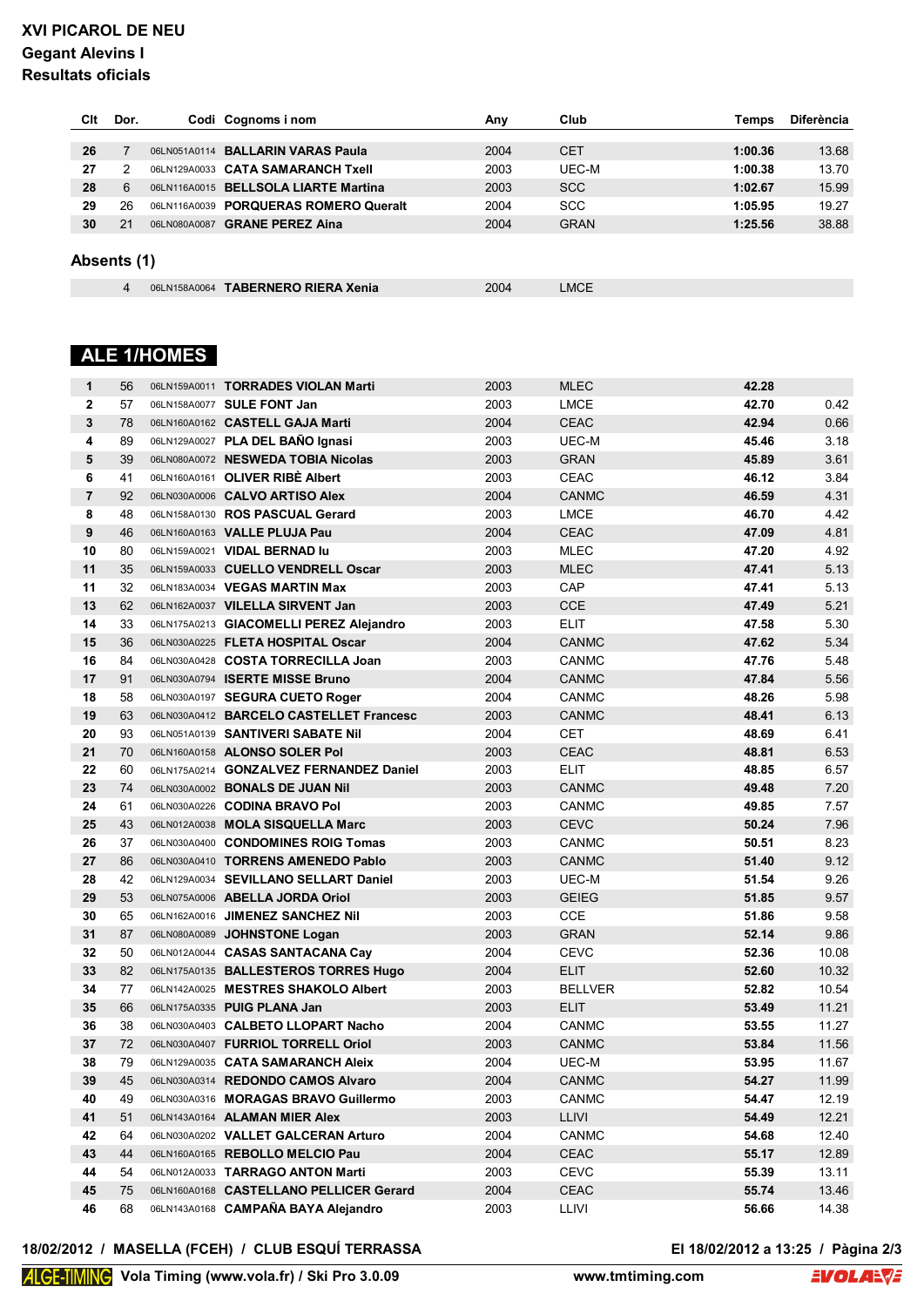# **XVI PICAROL DE NEU Gegant Alevins I Resultats oficials**

| Clt | Dor.         |                    | Codi Cognoms i nom                        | Any  | Club         | Temps   | <b>Diferència</b> |
|-----|--------------|--------------------|-------------------------------------------|------|--------------|---------|-------------------|
|     |              |                    |                                           |      |              |         |                   |
| 47  | 34           |                    | 06LN012A0043 CHAMORRO OLIVERAS Sagar      | 2004 | <b>CEVC</b>  | 58.81   | 16.53             |
| 48  | 71           |                    | 06LN183A0057 GIL DE LA ENCARNACION Bernat | 2004 | CAP          | 1:00.05 | 17.77             |
| 49  | 52           |                    | 06LN162A0018 JIMENEZ ALBERT Saul          | 2004 | <b>CCE</b>   | 1:00.09 | 17.81             |
| 50  | 47           |                    | 06LN116A0014 RAMIS DEL HOYO Ot            | 2004 | <b>SCC</b>   | 1:00.69 | 18.41             |
| 51  | 67           |                    | 06LN075A0038 GARCIA PALACIOS Pol          | 2003 | <b>GEIEG</b> | 1:02.30 | 20.02             |
| 52  | 69           |                    | 06LN143A0166 FRANQUESA FUSTE Bernat       | 2004 | LLIVI        | 1:02.91 | 20.63             |
| 53  | 73           |                    | 06LN158A0176 BAYARRI ANTON Marc           | 2004 | <b>LMCE</b>  | 1:07.12 | 24.84             |
| 54  | 105          |                    | 06LN080A0149 GIRALT BERNAT Nicolas        | 2003 | <b>GRAN</b>  | 1:31.08 | 48.80             |
|     |              |                    |                                           |      |              |         |                   |
|     | Absents (1)  |                    |                                           |      |              |         |                   |
|     | 90           |                    | 06LN143A0172 CARDEÑA VILA Arnau           | 2004 | LLIVI        |         |                   |
|     |              |                    |                                           |      |              |         |                   |
|     | Abandons (2) |                    |                                           |      |              |         |                   |
|     | 83           |                    | 06LN051A00140 FERRER ARROYO Enric         | 2003 | <b>CET</b>   |         |                   |
|     | 88           |                    | 06LN012A0034 ROSELL RUIZ Pau              | 2003 | <b>CEVC</b>  |         |                   |
|     |              |                    |                                           |      |              |         |                   |
|     |              | Desqualificats (4) |                                           |      |              |         |                   |
|     | 40           |                    | 06LN162A0005 MARSAL Marti                 | 2004 | <b>CCE</b>   |         | Porta 23          |
|     | 59           |                    | 06LN030A0438 GARCES MARTINEZ Tomas        | 2004 | CANMC        |         | Porta 22          |
|     | 81           |                    | 06LN158A0032 TORTAJADA BAUTISTA Javier    | 2004 | <b>LMCE</b>  |         | Porta 20          |
|     | 85           |                    | 06LN160A0166 GUIU XIFRE Juli              | 2004 | <b>CEAC</b>  |         | Porta 2           |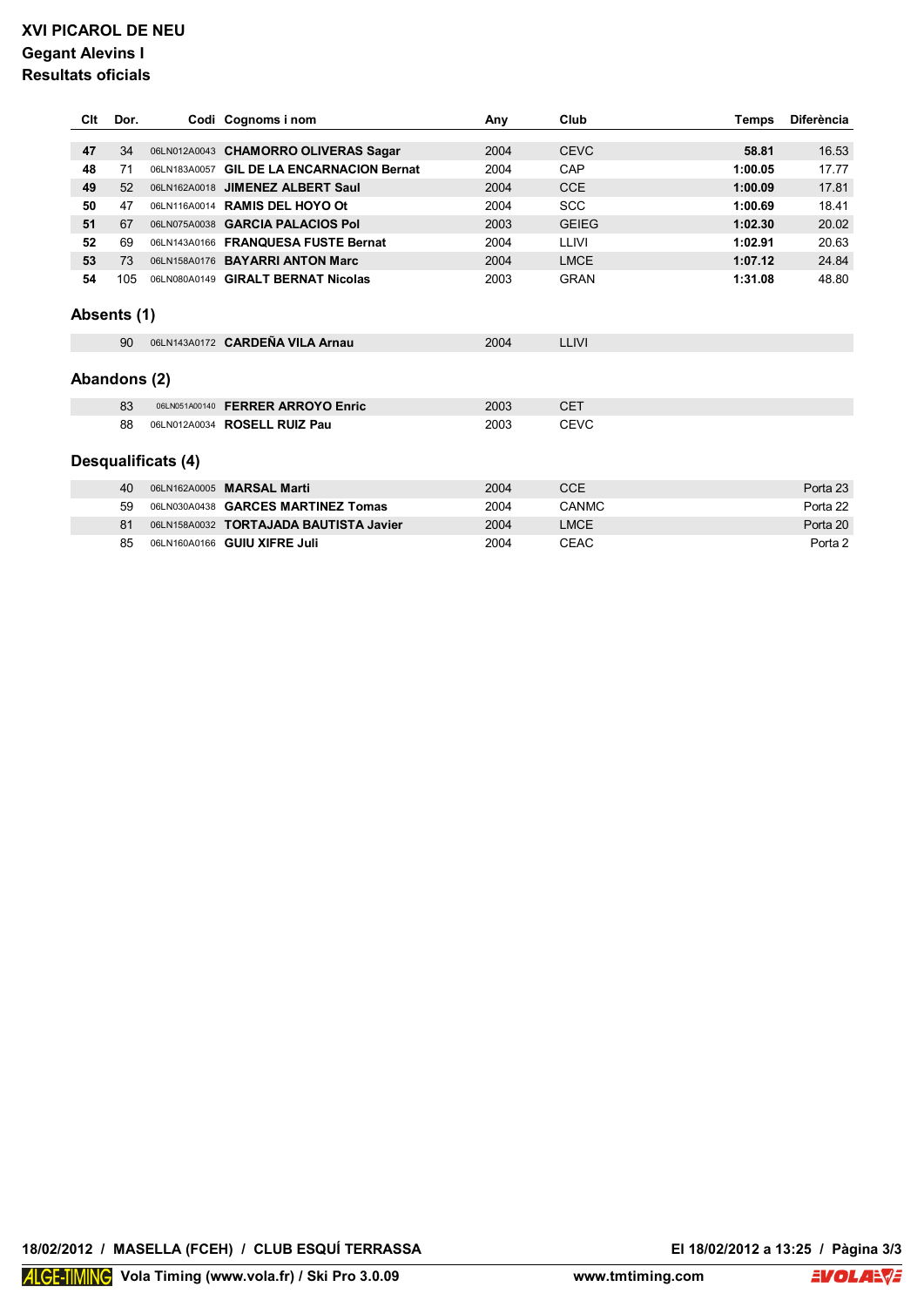|                                                     |                       |                                                       |                 | <b>XVI PICAROL DE NEU</b>                                                                        |                            |                                                                                             |                          |                                                                |
|-----------------------------------------------------|-----------------------|-------------------------------------------------------|-----------------|--------------------------------------------------------------------------------------------------|----------------------------|---------------------------------------------------------------------------------------------|--------------------------|----------------------------------------------------------------|
|                                                     |                       |                                                       |                 |                                                                                                  |                            |                                                                                             |                          |                                                                |
|                                                     |                       |                                                       |                 | <b>Gegant Alevins II</b>                                                                         |                            |                                                                                             |                          |                                                                |
|                                                     |                       |                                                       |                 | <b>Resultats oficials</b>                                                                        |                            |                                                                                             |                          |                                                                |
|                                                     |                       |                                                       |                 |                                                                                                  |                            |                                                                                             |                          |                                                                |
|                                                     |                       | JURAT DE COMPETICIÓ                                   |                 |                                                                                                  |                            | <b>CARACTERÍSTIQUES DE LA PISTA</b>                                                         |                          |                                                                |
| <b>ARBITRE</b>                                      | <b>DELEGAT TÈCNIC</b> | <b>DIRECTOR DE CURSA</b>                              |                 | ALEU, JORDI<br><b>CARRERAS, HELENA</b><br><b>CAPDEVILA, JAUME</b>                                | (RFEDI)<br>(CANM)<br>(CET) | <b>PISTA</b><br><b>SORTIDA</b><br><b>ARRIBADA</b><br><b>DESNIVELL</b><br><b>HOMOLOGACIO</b> |                          | <b>LA DAVALLADA</b><br>1975 m<br>1830 m<br>145 m<br>9708/10/10 |
| <b>TRACADOR</b><br><b>OBRIDORS</b><br><b>PORTES</b> |                       | <b>CANVIS DE DIRECCIONS</b><br><b>HORA DE SORTIDA</b> | - A -<br>$-C -$ | VILAMITJANA, JOSEP MARIA<br><b>AUBERT, ALEIX</b><br><b>VILLALBA, GLORIA</b><br>23<br>22<br>11:45 | (CET)<br>(CET)<br>(CET)    | <b>MUÑOZ, GEORGINA</b><br>- B -<br>- D -<br><b>SERRANO, ANNA</b>                            | (CET)<br>(CET)           |                                                                |
|                                                     | <b>TEMPS: SOL</b>     |                                                       |                 | <b>NEU : POLS</b>                                                                                |                            |                                                                                             | TEMPERATURA D: -1° A: 3° |                                                                |
|                                                     |                       |                                                       |                 |                                                                                                  |                            |                                                                                             |                          |                                                                |
| Clt                                                 | Dor.                  |                                                       |                 | Codi Cognoms i nom                                                                               | Any                        | Club                                                                                        | <b>Temps</b>             | <b>Diferència</b>                                              |
|                                                     |                       | <b>ALE 2/DAMES</b>                                    |                 |                                                                                                  |                            |                                                                                             |                          |                                                                |
| 1                                                   | 26                    |                                                       |                 | 06LN159A0042 BORRAS SOLSONA Anna                                                                 | 2001                       | <b>MLEC</b>                                                                                 | 39.71                    |                                                                |
| $\mathbf{2}$                                        | 39                    |                                                       |                 | 06LN159A0019 KRATTLI TORRENS Martina                                                             | 2001                       | <b>MLEC</b>                                                                                 | 40.05                    | 0.34                                                           |
| 3                                                   | 5                     |                                                       |                 | 06LN030A0031 SENTIS CARRERAS Cristina                                                            | 2001                       | <b>CANMC</b>                                                                                | 40.45                    | 0.74                                                           |
| 4                                                   | 37                    |                                                       |                 | 06LN158A0070 BLANCO SALARICH Claudia                                                             | 2002                       | <b>LMCE</b>                                                                                 | 40.97                    | 1.26                                                           |
| 5                                                   | 10                    |                                                       |                 | 06LN160A0170 BISBE VILALTA Adriana                                                               | 2001                       | <b>CEAC</b>                                                                                 | 41.63                    | 1.92                                                           |
| 6                                                   | 22                    |                                                       |                 | 06LN030A0035 CUBIÑA LOPEZ Victoria                                                               | 2002                       | <b>CANMC</b>                                                                                | 42.55                    | 2.84                                                           |
| $\overline{7}$                                      | 13                    | 06LN030A0107 SAU PUIG Carlota                         |                 |                                                                                                  | 2001                       | <b>CANMC</b>                                                                                | 43.43                    | 3.72                                                           |
| 8                                                   | 21                    |                                                       |                 | 06LN162A0011 CARRERA VENTURA Carla                                                               | 2001                       | CCE                                                                                         | 43.60                    | 3.89                                                           |
| 9                                                   | 51                    |                                                       |                 | 06LN158A0145 MARTINEZ ROMEU Jana                                                                 | 2002                       | <b>LMCE</b>                                                                                 | 43.94                    | 4.23                                                           |
| 10                                                  | 30                    |                                                       |                 | 06LN183A0021 GONZALEZ COPADO Cristina                                                            | 2001                       | CAP                                                                                         | 44.47                    | 4.76                                                           |
| 11                                                  | 3                     |                                                       |                 | 06LN159A0047 LAFUENTE PUIG Jia                                                                   | 2002                       | <b>MLEC</b>                                                                                 | 44.80                    | 5.09                                                           |
| 12                                                  | 43                    |                                                       |                 | 06LN158A0035 UREÑA POCH Maria                                                                    | 2001                       | LMCE                                                                                        | 44.91                    | 5.20                                                           |
| 13                                                  | 14                    |                                                       |                 | 06LN030A0426 GARCES MARTINEZ Maria                                                               | 2001                       | <b>CANMC</b>                                                                                | 45.08                    | 5.37                                                           |
| 14                                                  | 54                    |                                                       |                 | 06LN158A0033 TORTAJADA BAUTISTA Paula                                                            | 2002                       | LMCE                                                                                        | 45.29                    | 5.58                                                           |
| 15                                                  | 28                    |                                                       |                 | 06LN030A0193 SERVAT MASDEU Cristina                                                              | 2002                       | <b>CANMC</b>                                                                                | 45.59                    | 5.88                                                           |
| 16                                                  | 29                    |                                                       |                 | 06LN160A0189 TORRAS PALAU Laia                                                                   | 2002                       | CEAC                                                                                        | 45.88                    | 6.17                                                           |
| 17                                                  | 40                    |                                                       |                 | 06LN158A0014 CASALS GODAVOL Marina                                                               | 2001                       | LMCE                                                                                        | 46.04                    | 6.33                                                           |
| 18                                                  | 8                     |                                                       |                 | 06LN160A0169 ALONSO SOLER Mireia                                                                 | 2001                       | CEAC                                                                                        | 46.20                    | 6.49                                                           |
| 19                                                  | 15                    |                                                       |                 | 06LN051A0006 ROSELLO COSTA Marina                                                                | 2002                       | <b>CET</b>                                                                                  | 46.34                    | 6.63                                                           |
| 20                                                  | 27                    |                                                       |                 | 06LN030A0409 HERNANDEZ DE LORENZO CORREDERA Claudia 2002                                         |                            | CANMC                                                                                       | 46.37                    | 6.66                                                           |
| 21                                                  | 16                    |                                                       |                 | 06LN160A0175 MAS DORCA Mireia                                                                    | 2001                       | CEAC                                                                                        | 46.55                    | 6.84                                                           |
| 22                                                  | 23                    |                                                       |                 | 06LN030A0108 ABAD ORSOLA Maria                                                                   | 2001                       | CANMC                                                                                       | 46.57                    | 6.86                                                           |
| 23                                                  | 55                    |                                                       |                 | 06LN012A0045 CASAS SANTACANA Paula                                                               | 2002                       | <b>CEVC</b>                                                                                 | 46.89                    | 7.18                                                           |
| 24                                                  | 12                    |                                                       |                 | 06LN030A0045 SELGA COSTA Xenia                                                                   | 2001                       | <b>CANMC</b>                                                                                | 46.96                    | 7.25                                                           |
| 25                                                  | 9                     |                                                       |                 | 06LN160A0176 PEREZ SALVADOR Nuria                                                                | 2001                       | <b>CEAC</b>                                                                                 | 47.63                    | 7.92                                                           |

quattro<br>cup

Fetaci

 $\mathcal{O}$ Audi

### **18/02/2012 / MASELLA (FCEH) / CLUB ESQUÍ TERRASSA El 18/02/2012 a 13:24 / Pàgina 1/4**

**EVOLARVE** 

**Vola Timing (www.vola.fr) / Ski Pro 3.0.09 www.tmtiming.com M** 

 $\overline{\mathcal{T}}$ 

**POWERADE** 









**REAL FEDERACIÓN ESPAÑOLA DEPORTES DE INVIERNO** ROYAL SPANISH WINTER SPORTS FEDERATION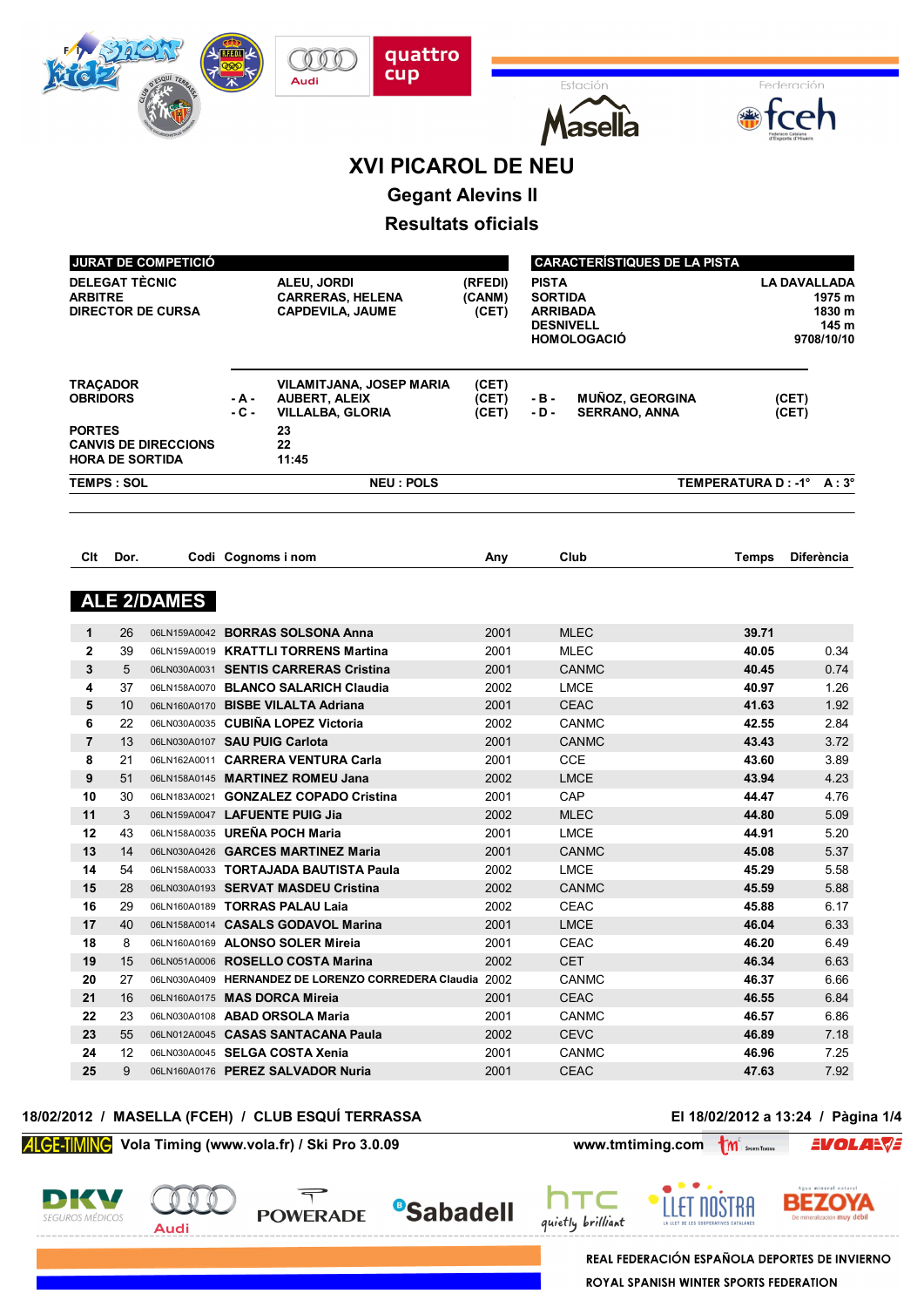# **XVI PICAROL DE NEU Gegant Alevins II Resultats oficials**

| Clt | Dor.           | Codi Cognoms i nom                      | Any  | Club         | <b>Temps</b> | <b>Diferència</b> |
|-----|----------------|-----------------------------------------|------|--------------|--------------|-------------------|
| 26  | 25             | 06LN030A0791 MASCARO BASELGA Elena      | 2001 | <b>CANMC</b> | 47.68        | 7.97              |
| 27  | $\overline{7}$ | 06LN159A0023 CARBONELL BERTRAN Rosor    | 2002 | <b>MLEC</b>  | 47.73        | 8.02              |
| 28  | 11             | 06LN129A0036 TOBIA RUBERT Ana           | 2002 | UEC-M        | 48.36        | 8.65              |
| 29  | 24             | 06LN160A0187 POU NOGUERAS Mariona       | 2002 | <b>CEAC</b>  | 48.42        | 8.71              |
| 30  | 47             | 06LN159A0020 SOLE REGO Claudia          | 2001 | <b>MLEC</b>  | 48.96        | 9.25              |
| 31  | 44             | 06LN012A0035 LOPEZ BIGAS Vika           | 2002 | <b>CEVC</b>  | 49.01        | 9.30              |
| 32  | 36             | 06LN158A0096 RAGULL LORAS Marta         | 2001 | <b>LMCE</b>  | 49.18        | 9.47              |
| 33  | 42             | 06LN167A0077 JANE JOFRE Marta           | 2002 | <b>MEGA</b>  | 49.38        | 9.67              |
| 34  | 19             | 06LN160A0173 HERNANDEZ MARGARIT Blanca  | 2001 | <b>CEAC</b>  | 49.71        | 10.00             |
| 35  | 18             | 06LN160A0171 GAROLERA CROUS Tere        | 2001 | <b>CEAC</b>  | 49.95        | 10.24             |
| 36  | 20             | 06LN116A0023 GONZALEZ COMPANY Mariona   | 2001 | <b>SCC</b>   | 50.04        | 10.33             |
| 37  | 34             | 06LN030A0213 ALBA CAPDEVILA Ines        | 2001 | <b>CANMC</b> | 50.31        | 10.60             |
| 38  | 41             | 06LN183A0063 INSA GARCIA Claudia        | 2002 | CAP          | 50.60        | 10.89             |
| 39  | 38             | 06LN051A0005 SURROCA SITJAS Laia        | 2002 | <b>CET</b>   | 50.86        | 11.15             |
| 40  | 45             | 06LN030A0432 PUJOL ECHEVARRIA Paula     | 2002 | <b>CANMC</b> | 50.92        | 11.21             |
| 41  | 49             | 06LN158A0167 VILADOT DURAN Alba         | 2002 | <b>LMCE</b>  | 51.02        | 11.31             |
| 42  | $\mathbf{1}$   | 06LN030A0003 SAEZ PACIOS Anna           | 2002 | <b>CANMC</b> | 51.03        | 11.32             |
| 43  | $\overline{2}$ | 06LN030A0401 BREGANTE SALGAS Elena      | 2002 | <b>CANMC</b> | 51.11        | 11.40             |
| 44  | $\overline{4}$ | 06LN080A0081 PEREZ GARCIA Laura         | 2002 | <b>GRAN</b>  | 52.41        | 12.70             |
| 45  | 6              | 06LN030A0322 MARTI PUEYO Cristina       | 2002 | <b>CANMC</b> | 52.49        | 12.78             |
| 46  | 32             | 06LN183A0060 MOLINA GARCIA Ainara       | 2001 | CAP          | 52.78        | 13.07             |
| 47  | 35             | 06LN162A0014 GOMEZ MAS Laia             | 2002 | CCE          | 52.91        | 13.20             |
| 48  | 48             | 06LN175A0224 MASIFERN GOMEZ Patricia    | 2002 | <b>ELIT</b>  | 53.20        | 13.49             |
| 49  | 31             | 06LN030A0405 ALSINA HERNANDEZ Claudia   | 2001 | <b>CANMC</b> | 54.76        | 15.05             |
| 50  | 17             | 06LN143A0167 MORA BALIL Lola            | 2002 | <b>LLIVI</b> | 54.98        | 15.27             |
| 51  | 52             | 06LN030A0201 JIMENEZ LOPEZ Mireia       | 2002 | <b>CANMC</b> | 56.76        | 17.05             |
| 52  | 50             | 06LN116A0021 TORRENTS PIRAMUELLES Carla | 2002 | <b>SCC</b>   | 58.41        | 18.70             |
| 53  | 53             | 06LN080A0012 TURU CAPELLA Mariona       | 2001 | <b>GRAN</b>  | 1:00.79      | 21.08             |
|     | Absents (1)    |                                         |      |              |              |                   |
|     | 46             | 06LN183A0048 ADELL BLANCO Sofia         | 2001 | CAP          |              |                   |
|     | Abandons (1)   |                                         |      |              |              |                   |
|     | 33             | 06LN030A0106 CORTES SOLE Marina         | 2001 | <b>CANMC</b> |              |                   |
|     |                |                                         |      |              |              |                   |

# **ALE 2/HOMES**

| 1            | 78  | 06LN158A0021 | <b>VILALTA PUJOLS Marc</b>          | 2002 | <b>LMCE</b>  | 40.03 |      |
|--------------|-----|--------------|-------------------------------------|------|--------------|-------|------|
| $\mathbf{2}$ | 56  |              | 06LN160A0178 SALLES GOULA Ignasi    | 2001 | <b>CEAC</b>  | 40.32 | 0.29 |
| 3            | 135 |              | 06LN030A0109 COSTA TORRECILLA Jordi | 2001 | <b>CANMC</b> | 40.38 | 0.35 |
| 4            | 94  | 06LN160A0172 | <b>GOULA BALLESTER Francesc</b>     | 2001 | <b>CEAC</b>  | 41.23 | 1.20 |
| 5            | 122 |              | 06LN030A0104 ROVIRA SABATER Mauro   | 2002 | <b>CANMC</b> | 41.45 | 1.42 |
| 6            | 124 | 06LN030A0034 | <b>RELAT VENTURA Lluis</b>          | 2001 | <b>CANMC</b> | 41.82 | 1.79 |
| 7            | 73  |              | 06LN051A0135 NOGUERAS ROCA Isidre   | 2001 | <b>CET</b>   | 41.92 | 1.89 |
| 8            | 59  | 06LN158A0048 | <b>BARBERA EY Hector</b>            | 2002 | <b>LMCE</b>  | 41.97 | 1.94 |
| 9            | 107 | 06LN080A0007 | <b>ISERN CAPELLA Jan</b>            | 2001 | <b>GRAN</b>  | 42.12 | 2.09 |
| 10           | 93  | 06LN158A0017 | <b>SALA EGUARAS LIUC</b>            | 2001 | <b>LMCE</b>  | 42.20 | 2.17 |
| 11           | 66  |              | 06LN160A0179 SOLE MORALES Joan      | 2001 | <b>CEAC</b>  | 42.46 | 2.43 |
| 12           | 104 | 06LN030A0098 | <b>FERRER CANTELI Albert</b>        | 2001 | <b>CANMC</b> | 42.97 | 2.94 |
| 13           | 133 | 06LN030A0399 | <b>BREGANTE SALGAS AIdo</b>         | 2001 | <b>CANMC</b> | 43.02 | 2.99 |
| 14           | 116 | 06LN030A0203 | <b>VICTOR PALAU Marc</b>            | 2001 | <b>CANMC</b> | 43.50 | 3.47 |
| 15           | 84  | 06LN183A0018 | <b>FONTSARE BONATTI Ricardo</b>     | 2001 | CAP          | 43.60 | 3.57 |
| 16           | 117 | 06LN158A0113 | <b>BARCONS LLORACH Albert</b>       | 2001 | <b>LMCE</b>  | 43.63 | 3.60 |
| 16           | 97  | 06LN030A0061 | <b>SOLER PERRAMON Adria</b>         | 2001 | <b>CANMC</b> | 43.63 | 3.60 |
| 18           | 120 | 06LN158A0006 | PUJOL VIDAL Jaume                   | 2001 | <b>LMCE</b>  | 43.76 | 3.73 |
| 18           | 100 | 06LN159A0036 | <b>BOVER SERRA Gil</b>              | 2002 | <b>MLEC</b>  | 43.76 | 3.73 |
|              |     |              |                                     |      |              |       |      |

### **18/02/2012 / MASELLA (FCEH) / CLUB ESQUÍ TERRASSA El 18/02/2012 a 13:24 / Pàgina 2/4**

El 18/02/2012 a 13:24 / Pàgina 2/4<br>**J.**com **EVOLA**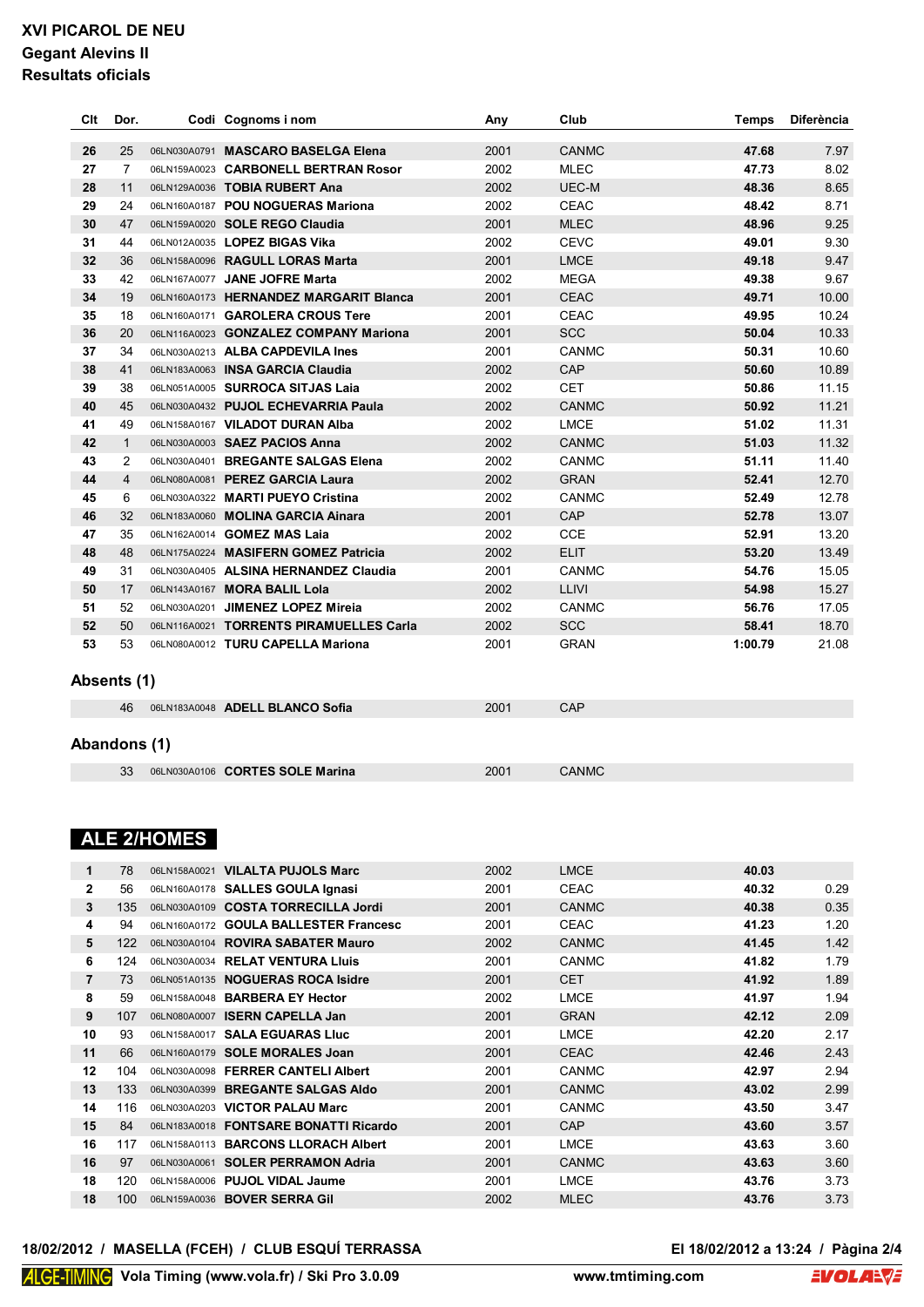# **XVI PICAROL DE NEU Gegant Alevins II Resultats oficials**

| Clt | Dor. | Codi Cognoms i nom                       | Any  | Club           | <b>Temps</b> | <b>Diferència</b> |
|-----|------|------------------------------------------|------|----------------|--------------|-------------------|
|     |      |                                          |      |                |              |                   |
| 20  | 92   | 06LN160Z0220 PIGUILLEM SERRA Alex        | 2002 | <b>CEAC</b>    | 43.80        | 3.77              |
| 21  | 108  | 06LN142A0006 VIDAL PALACIOS Pere         | 2001 | <b>BELLVER</b> | 44.33        | 4.30              |
| 22  | 65   | 06LN175A0168 SISNIEGA PEÑA Gonzalo       | 2001 | <b>ELIT</b>    | 44.61        | 4.58              |
| 23  | 103  | 06LN158A0158 BEASCOECHEA ESTRAGUES Jordi | 2001 | <b>LMCE</b>    | 44.72        | 4.69              |
| 24  | 67   | 06LN158A0129 ROS PASCUAL Marc            | 2001 | <b>LMCE</b>    | 45.04        | 5.01              |
| 25  | 125  | 06LN158A0047 PARADELL BARRENA Roger      | 2002 | <b>LMCE</b>    | 45.23        | 5.20              |
| 26  | 105  | 06LN030A0793 ISERTE MISSE Alvaro         | 2001 | <b>CANMC</b>   | 45.27        | 5.24              |
| 27  | 76   | 06LN030A0436 CABRERA MARTI Guillermo     | 2001 | <b>CANMC</b>   | 45.48        | 5.45              |
| 28  | 128  | 06LN116A0011 OLIVER ROSIQUE Oriol        | 2002 | SCC            | 45.72        | 5.69              |
| 29  | 134  | 06LN160A0181 TORRENTS MASOLIVER Eudal    | 2001 | <b>CEAC</b>    | 45.92        | 5.89              |
| 30  | 127  | 06LN160A0177 SALA DORCA Lluis            | 2001 | <b>CEAC</b>    | 46.08        | 6.05              |
| 31  | 113  | 06LN183A0045 SALES RAURELL Alex          | 2001 | CAP            | 46.32        | 6.29              |
| 32  | 61   | 06LN142A0007 ABELLEIRA VICENS Eduard     | 2001 | <b>BELLVER</b> | 46.49        | 6.46              |
| 33  | 81   | 06LN129A0061 MORENO ALEU Marc            | 2002 | UEC-M          | 46.60        | 6.57              |
| 34  | 85   | 06LN080A0016 ISERN CAPELLA Santiago      | 2002 | <b>GRAN</b>    | 46.63        | 6.60              |
| 35  | 87   | 06LN183A0015 PLANA MONTSERRAT Nil        | 2002 | CAP            | 46.85        | 6.82              |
| 36  | 69   | 06LN030A0005 JOFRE BOLDU Oriol           | 2002 | <b>CANMC</b>   | 46.94        | 6.91              |
| 37  | 95   | 06LN030A0450 TOLOSA NELLO Adria          | 2001 | <b>CANMC</b>   | 47.45        | 7.42              |
| 38  | 123  | 06LN160A0188 ROIG BALSELLS Roger         | 2002 | <b>CEAC</b>    | 47.49        | 7.46              |
| 39  | 112  | 06LN183A0049 ROMERO VICENTE Jordi        | 2001 | CAP            | 48.10        | 8.07              |
| 40  | 57   | 06LN175A0235 PANIAGUA RUZAFA Alex        | 2002 | <b>ELIT</b>    | 48.13        | 8.10              |
| 41  | 106  | 06LN160A0180 SOLE MORALES Xavier         | 2001 | <b>CEAC</b>    | 48.37        | 8.34              |
| 42  | 80   | 06LN158A0151 TURRO LLORENS Pere          | 2002 | <b>LMCE</b>    | 48.72        | 8.69              |
| 43  | 109  | 06LN116A0022 BOSCH GUERRERO Guillem      | 2001 | <b>SCC</b>     | 48.77        | 8.74              |
| 44  | 82   | 06LN183A0035 BONCOMPTE MOYA Aureli       | 2002 | CAP            | 48.88        | 8.85              |
| 45  | 90   | 06LN012A0040 NOGUER AGUILAR Bruno        | 2002 | <b>CEVC</b>    | 49.20        | 9.17              |
| 46  | 74   | 06LN012A0036 MITJANS LLORACH Alex        | 2001 | <b>CEVC</b>    | 49.30        | 9.27              |
| 46  | 68   | 06LN075Z0037 MALAGELADA ALCARAZ Quim     | 2001 | <b>GEIEG</b>   | 49.30        | 9.27              |
| 48  | 119  | 06LN142A0008 BERTRAN GISPERT Arnau       | 2002 | <b>BELLVER</b> | 49.37        | 9.34              |
| 49  | 110  | 06LN175A0331 BUEN MASSAGUER Gerard       | 2002 | <b>ELIT</b>    | 49.61        | 9.58              |
| 50  | 115  | 06LN160A0182 BAYER CORTADELLAS Alex      | 2001 | <b>CEAC</b>    | 49.73        | 9.70              |
| 50  | 79   | 06LN175A0197 ALSINA NOLLA Alejandro      | 2002 | <b>ELIT</b>    | 49.73        | 9.70              |
| 52  | 62   | 06LN030A0406 FURRIOL TORRELL Lluis       | 2001 | <b>CANMC</b>   | 50.06        | 10.03             |
| 53  | 91   | 06LN129A0032 SIMPSON CRUSAFON Pau        | 2002 | UEC-M          | 50.21        | 10.18             |
| 54  | 77   | 06LN183A0019 LALAOUNA DOMINGUEZ Alex     | 2002 | CAP            | 50.32        | 10.29             |
| 55  | 88   | 06LN160A0167 BUSQUETS LOPEZ Marc         | 2001 | <b>CEAC</b>    | 50.37        | 10.34             |
| 56  |      | 129 06LN012A0042 CHAMORRO OLIVERAS Iñigo | 2002 | CEVC           | 50.83        | 10.80             |
| 57  | 72   | 06LN175A0158 HERNANDEZ GASCA Alex        | 2002 | ELIT           | 51.28        | 11.25             |
| 58  | 99   | 06LN167A0068 CORTES SALVATIERRA Pol      | 2001 | <b>MEGA</b>    | 51.48        | 11.45             |
| 59  | 111  | 06LN160A0186 PALLE MOLINER Marc          | 2002 | CEAC           | 51.62        | 11.59             |
| 60  | 140  | 06LN183A0062 INSA GARCIA Pablo           | 2001 | CAP            | 51.64        | 11.61             |
| 61  | 101  | 06LN160A0261 ARMENGOL CABERO Marc        | 2002 | CEAC           | 52.51        | 12.48             |
| 62  | 83   | 06LN162A0017 LLORD FARRE Jordi           | 2002 | CCE            | 52.84        | 12.81             |
| 63  | 102  | 06LN116A0051 MARTINEZ MAÑER Axel         | 2002 | <b>SCC</b>     | 53.29        | 13.26             |
| 64  | 71   | 06LN051A0113 BALLARIN VARAS Miquel       | 2001 | <b>CET</b>     | 54.24        | 14.21             |
| 65  | 131  | 06LN183A0055 ANTON DOBARRO David         | 2001 | CAP            | 56.03        | 16.00             |
| 66  | 58   | 06LN030A0449 TOLOSA NELLO Pol            | 2001 | <b>CANMC</b>   | 56.85        | 16.82             |
| 67  | 75   | 06LN158A0097 SALVAT SEOANE Jan           | 2001 | <b>LMCE</b>    | 56.95        | 16.92             |
| 68  | 98   | 06LN030A0103 GRAELL LLADO Arnau          | 2002 | <b>CANMC</b>   | 1:00.55      | 20.52             |
| 69  | 96   | 06LN051A0164 MARTINEZ PEREZ Pol          | 2002 | <b>CET</b>     | 1:01.68      | 21.65             |
|     |      |                                          |      |                |              |                   |
| 70  | 126  | 06LN116A0013 PORQUERAS ROMERO Alex       | 2001 | <b>SCC</b>     | 1:04.23      | 24.20             |

### **Absents (4)**

| 63   | 06LN030A0774 JULIA BOQUER Lucas      | 2001 | <b>CANMC</b> |
|------|--------------------------------------|------|--------------|
| 86   | 06LN175A0206 DE DALMASES PEDRO Marti | 2001 | ELIT         |
| 89   | 06LN030A0105 ROCA PIERA Victor       | 2002 | CANMC        |
| 118. | 06LN030A0425 GARCIA CALABUIG Marc    | 2001 | CANMC        |

### **18/02/2012 / MASELLA (FCEH) / CLUB ESQUÍ TERRASSA El 18/02/2012 a 13:24 / Pàgina 3/4**

El 18/02/2012 a 13:24 / Pàgina 3/4<br>**J**.com **EVOLA**